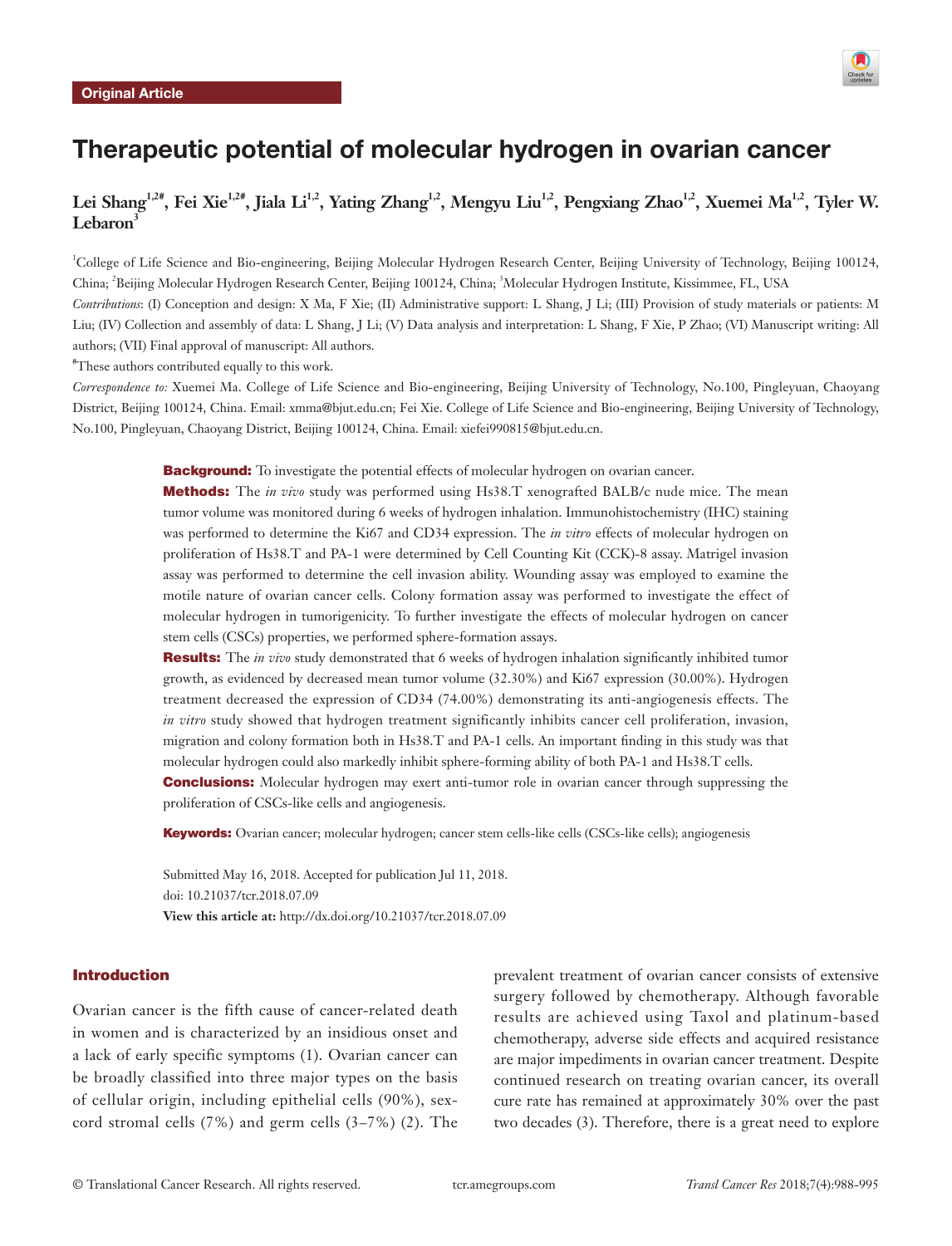nontoxic, antitumor molecules for the treatment of ovarian cancer.

Molecular hydrogen has long been considered to be a physiologically inert gas. The biological relevance of molecular hydrogen has come a long way since Ohsawa *et al.* reported that hydrogen gas exerts a therapeutic antioxidant activity and suppresses brain damage caused by ischemia and reperfusion (4). Other scientists have also reported that molecular hydrogen has therapeutic effects in many diseases including ischemia-reperfusion (I/R) injuries, metabolic syndrome, neurodegeneration, mitochondrial diseases, inflammation, and cancer (5). Although the effects of molecular hydrogen are often ascribed to its antioxidant effect, the underlying molecular mechanisms remain elusive.

Oxidative stress has been associated with many diseases, including cancer. Although the potential effects of molecular hydrogen on cancer have been reported, these studies have been restricted to a limited number of cancer types, and/or only *in vitro* cell models. Dole *et al.* first reported the potential therapeutic role of molecular hydrogen on cutaneous squamous-cell carcinoma in 1975 (6). Molecular hydrogen has also been found to protect BALB/c mice from developing radiation-induced thymic lymphoma (7). Previous studies provide evidence that molecular hydrogen increases the survival rate of colon carcinoma-bearing mice, and inhibits lung cancer progression (8,9). These findings suggest the potential therapeutic value of molecular hydrogen in the prevention and treatment of cancer.

The present study was performed to investigate the possible therapeutic effects of molecular hydrogen on ovarian cancer. Both *in vivo* and *in vitro* experimental models were used to evaluate the potential role of molecular hydrogen. We also investigated the mechanisms underlying the effects of molecular hydrogen on ovarian cancer.

# **Methods**

#### *Animals and experimental design*

Female athymic nude BALB/c mice were purchased from Wei Tong Li Hua Company (Beijing, China). All of the animals were housed in pathogen-free conditions. All animal studies were conducted in accordance with the experimental protocols involving animal study approved by the Laboratory Animal Ethics Committee of Center of Functional Inspection of Health Food, College of Applied Science and Humanities, Beijing Union University. These mice were maintained under controlled conditions (25 ℃,

55% humidity and a 12 h day/night cycle) and fed standard laboratory food. For induction of subcutaneous ovarian tumor,  $3 \times 10^6$  Hs38.T cells in 0.1 mL of serum-free culture medium were injected subcutaneously into the left flank of mice. Two weeks later, the mice with ovarian tumors were randomly divided into two groups as follows: (I) mice in control group (control, n=8) were maintained under normal conditions; (II) mice in hydrogen treatment group (H, n=8) were treated with H<sub>2</sub> inhalation  $(33\% \text{ H}_2/66\% \text{ O}_2)$  using a hydrogen-oxygen nebulizer machine (Shanghai Asclepius Meditec Corp., Shanghai, China) for 30 min, three times per day. Tumor growth was monitored by measuring two bisecting diameters of each tumor with a caliper every 3 days during 6 weeks of hydrogen treatment. The tumor volume was calculated using the formula ( $V = a \times b^2/2$ ), where a represents the largest diameter and b the smallest diameter. At the end of the 6-week treatment mice were euthanized following their final 30 min H<sub>2</sub> treatment. Tumors of each group were completely removed, photographed, and fixed in 10% formalin/PBS or stored in liquid nitrogen for histologic examination.

# *Immunohistochemical examination of expression of Ki67 and CD34*

The paraffin sections were deparaffinized in xylene and rehydrated with various concentrations of ethanol. To deactivate the endogenous oxidase, the sections were treated with  $3\%$  H<sub>2</sub>O<sub>2</sub> for 10 min. The sections underwent antigen retrieval and blocking with goat serum. The specific primary antibody for Ki67 or CD34 (Abcam, Cambridge, MA, USA, 1:300) was added to the sections and incubated overnight at 4 ℃ and then with horseradish peroxidase-conjugated secondary antibodies for 30 min at 37 ℃. The sections were then developed with 3,3'-diaminobenzidine and counterstained with hematoxylin. Immunohistochemistry (IHC) staining intensity was measured by randomly selecting 3 high-power (400×) fields per section using Image-Pro Plus software (Media Cybernetics, Rockville, MD, USA).

#### *Cell culture and hydrogen treatment*

Human ovarian cancer cell line Hs38.T and PA-1 were kindly provided by Beijing Cotimes Biotech Corp. and Cell Bank of Peking Union Medical College (PUMC, Beijing, China), cultured in Dulbecco's Modified Eagle's medium (DMEM) or Minimum Essential Medium with Earle's Balanced Salts (MEM/EBSS) containing 10% fetal bovine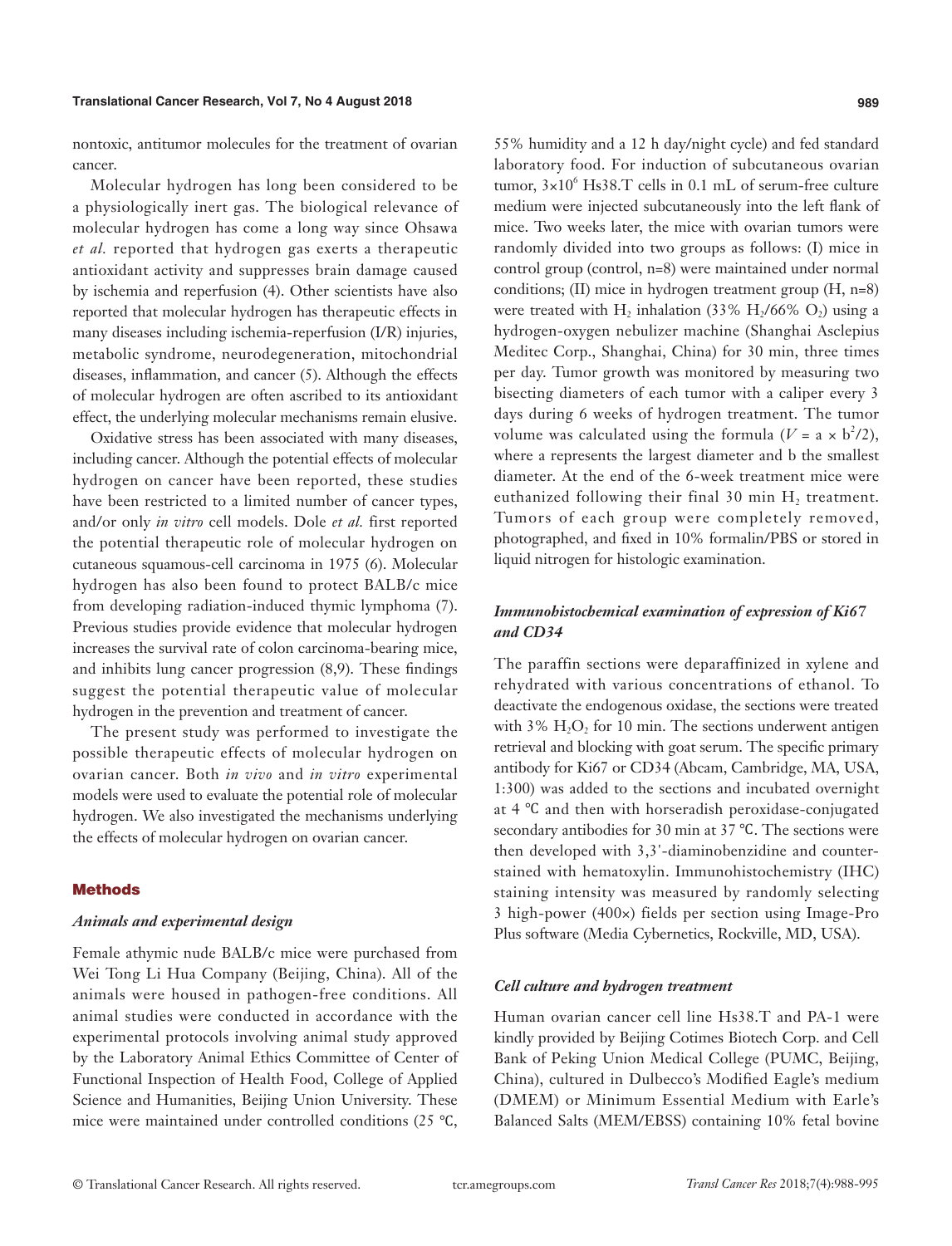serum (FBS) in a humidified atmosphere of  $5\%$  CO<sub>2</sub> at 37 ℃. Both Hs38.T and PA-1 cells were divided into two groups: (I) cells in control group (control) were cultured in normal complete medium; (II) cells in hydrogen treatment group (HM) were cultured in hydrogen-rich medium. The hydrogen-rich medium was prepared by placing a sterile plastic-shelled product consisting metallic magnesium (99.9% pure) and natural stones in the polypropylene containers combined with ceramics (Doctor SUISOSUI®; Friendear Inc., Tokyo, Japan) into DMEM medium containing 10% FBS for more than 48 h before use at room temperature. The hydrogen concentration was monitored by using a needle-type Hydrogen Sensor (Unisense A/S, Aarhus, Denmark) every week. The stick was replaced every two weeks to ensure an  $H_2$  concentration of more than  $600$ µM was maintained.

# *Cell viability analysis*

Cell viability was determined using a Cell Counting Kit (CCK)-8 assay (Dojindo Molecular Technologies Inc., Gaithersburg, MD, USA). Cells were plated in 96-well plates at a concentration of  $5.0 \times 10^3$ /well and cultured for 24 h. To develop growth curves, cells were further cultured for 0, 24, 48, 72, 96, and 120 h in normal complete medium or hydrogen-rich medium. After incubation, 10 µL of CCK-8 solution was added to each well and incubated for 3 h at 37 ℃. The absorbance value of each well was read immediately at 450 nm using a microplate reader (Bio-Rad, Richmond, CA, USA).

# *Cell invasion assay*

The cell invasion ability was determined using BD Matrigel invasion chambers according to the manufacturer's protocol. Briefly, the top chambers with polycarbonate filters (8 µm pore size; Costar, Acton, MA, USA) were coated with 50 µL of Matrigel (0.8 µg/µL, 37 ℃, 2 h; BD Biosciences, San Diego, CA).  $1 \times 10^5$  cells in 100 µL serum-free medium were seeded to the top chamber and 650 µL normal medium or hydrogen-rich medium was added to the bottom. The cells were allowed to migrate through the porous membrane at 37 ℃ for 48 h. Cells in the upper surface of the chamber were completely removed by cotton swabs. The cells on the lower surface were stained with 0.1% (w/v) crystal violet after fixation, and five random fields from each insert were counted at 100× magnifications. The invasion assay was conducted in triplicate independent experiments.

#### *Cell migration assay*

Cell migration assay was carried out using a woundhealing assay. Briefly, cells were seeded in 6-well plates at a concentration of  $1.0 \times 10^6$ /well and cultured for 24 h. A plastic pipette tip was used to scratch a line across the cell surface in each plate. The remaining cells were washed three times with PBS to remove the floating cells and debris, followed by incubation for 48 h in normal complete medium or hydrogen-rich medium. The images of the healing process were photographed digitally at the time point of 0, 24 h after wounding. The wound-healing assay was performed in three independent experiments.

# *Colony formation assay*

One thousand cells per well were counted and seeded in 6-well plates. The plates were incubated for 14 days in normal or hydrogen-rich medium. The cells were then fixed by 4% paraformaldehyde and stained using 0.1% crystal violet. Colonies were counted only if they included at least 15 cells. Triplicate independent experiments were performed and all the visible colonies were calculated manually.

# *Sphere formation assay*

Cells were collected and washed to remove serum, then suspended in serum-free DMEM or MEM/EBSS medium at a density of  $2.0 \times 10^3$ /mL. Five hundred cells per well were counted and seeded onto ultra-low attachment 6-well plates (Corning, Corning, NY, USA) for the sphere-formation assay. Cells were cultured in normal serum-free medium or hydrogen-rich serum-free medium with B27 supplement (GIBCO, Grand Island, NY, USA), 20 ng/mL of epidermal growth factor (EGF) (Pepro Tech Inc., Rocky Hill, NJ, USA), and 20 ng/mL of basic fibroblast growth factor (bFGF) (Pepro Tech). Medium was changed every 3 days. Cells were incubated for 10 days, and spheres with diameter >50 µm were counted.

# *Statistical analysis*

Groups from cell culture and *in vivo* experiments were compared using two-tailed Student's *t*-tests and results were presented as means  $\pm$  SD. All statistical analyses were performed using GraphPad Prism 6.01. A value of P<0.05 was considered significant.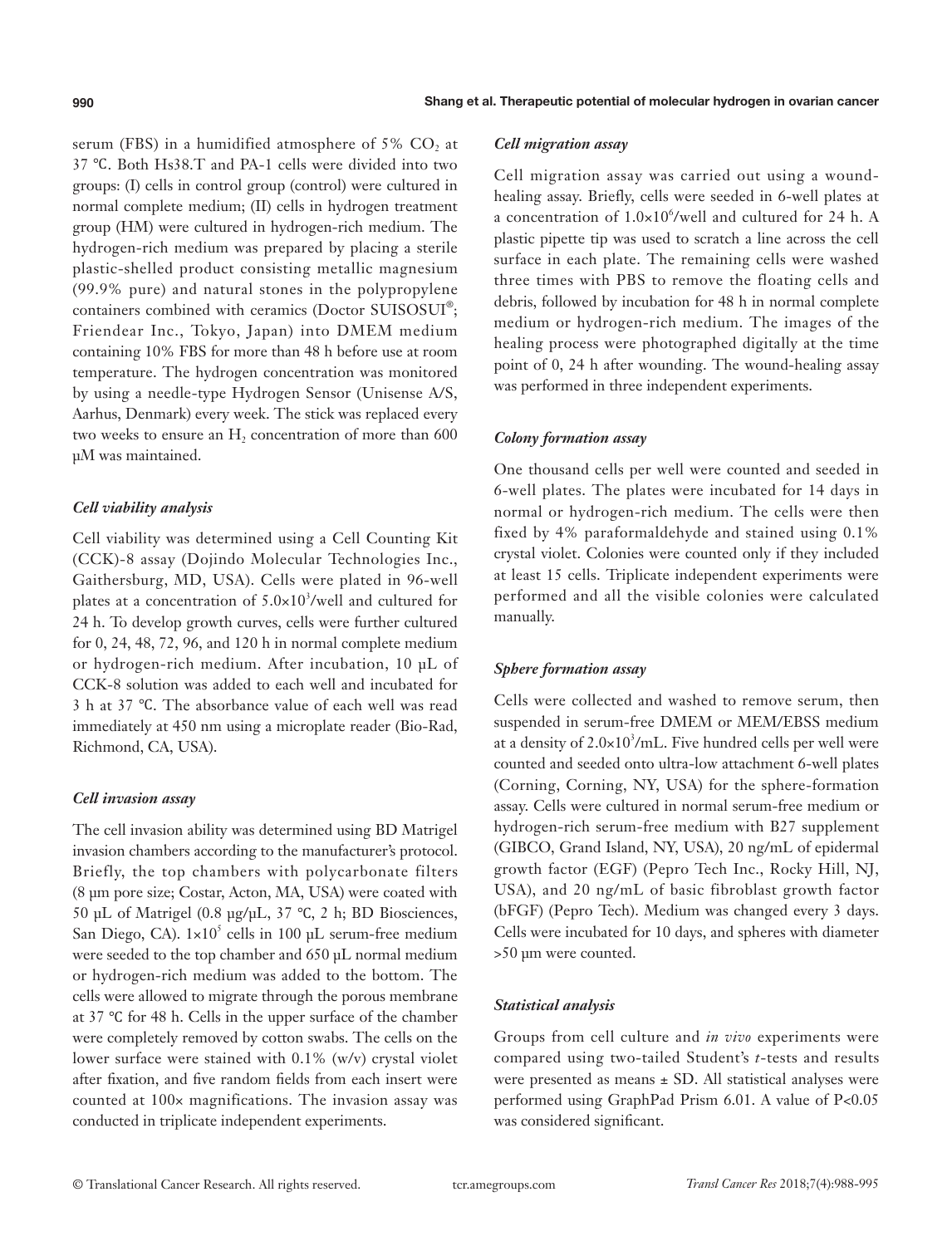

**Figure 1** Hydrogen inhalation inhibited the tumor growth and angiogenesis in Hs38.T xenografted BALB/c nude mice. (A) Six weeks of hydrogen inhalation induced a significant decrease in mean tumor volume; (B) immunohistochemical examination showed that the expression of Ki67 and CD34 were down-regulated by molecular hydrogen; (C) quantification of immunohistochemical staining. \*, P<0.05;

#### Results

#### *Molecular hydrogen suppresses tumor growth in vivo*

To address the impact of molecular hydrogen on ovarian cancer biology *in vivo*, Hs38.T cells were xenografted onto nude mice and treated with hydrogen for 6 weeks. As shown in *Figure 1A,* the difference in mean tumor volume reached statistical significance at week 5, a marked reduction after hydrogen treatment was observed at week 5 (33.06%, P=0.0475) and week 6 (32.30%, P=0.0347) compared with the controls.

#### *Effects of molecular hydrogen on Ki67 and CD34 expression*

IHC analysis with Ki67 staining demonstrated that the percentage of Ki67-positive proliferating cells was 30.00% lower in hydrogen group than that in controls (*Figure 1B,C*). Angiogenesis was evaluated by CD34 immunohistochemistry and the results showed that the ratio of CD34-positive cell in hydrogen group was significantly decreased by 74.00% compared to the controls (*Figure 1B,C*).

# *Effects of molecular hydrogen on cell growth, invasion and migration*

*In vitro* effects of molecular hydrogen on proliferation of human ovarian cancer cells were determined by CCK-8 assay. The results show that hydrogen treatment induced a slightly slower growth rate in PA-1 cells and the maximal effect on proliferation inhibition was observed (12.97%)

at the 24 h time point (*Figure 2A*). Similarly, there was a decreased growth rate in Hs38.T cells after hydrogen treatment. Molecular hydrogen significantly inhibited cell proliferation at the 48 and 96 h time point by 22.79% and 17.26%, respectively (*Figure 2B*).

In parallel, a Matrigel invasion assay was also performed to determine the effect of hydrogen treatment on the invasion of human ovarian cancer cells. As shown in *Figure 2C,D,* hydrogen treatment induced a significant decrease in cell invasiveness in both Hs38.T and PA-1 cells (39.28%, P=0.0284; and 72.36%, P=0.0005).

*In vitro* wounding assay was employed to examine the influence of hydrogen treatment on the migration of human ovarian cancer cells. As shown in *Figure 2E,F,* the presence of hydrogen significantly inhibited the motile nature in both PA-1 and Hs38.T cells by 20.32% (P=0.0136) and 38.96% (P=0.0307), respectively.

#### *Effects of molecular hydrogen on clonogenicity in vitro*

To investigate the potential role of molecular hydrogen in tumorigenicity, *in vitro* colony formation assay was performed. The results showed that hydrogen treatment induced markedly fewer and smaller colonies in both Hs38.T and PA-1 cells. As shown in *Figure 3,* hydrogen treatment significantly decreased colony numbers of PA-1 (45.11%, P=0.0015) and Hs38.T cells (19.70%, P=0.0021). There was also a marked reduction in diameter of colonies after hydrogen treatment in both PA-1 (31.08%, P=0.0002) and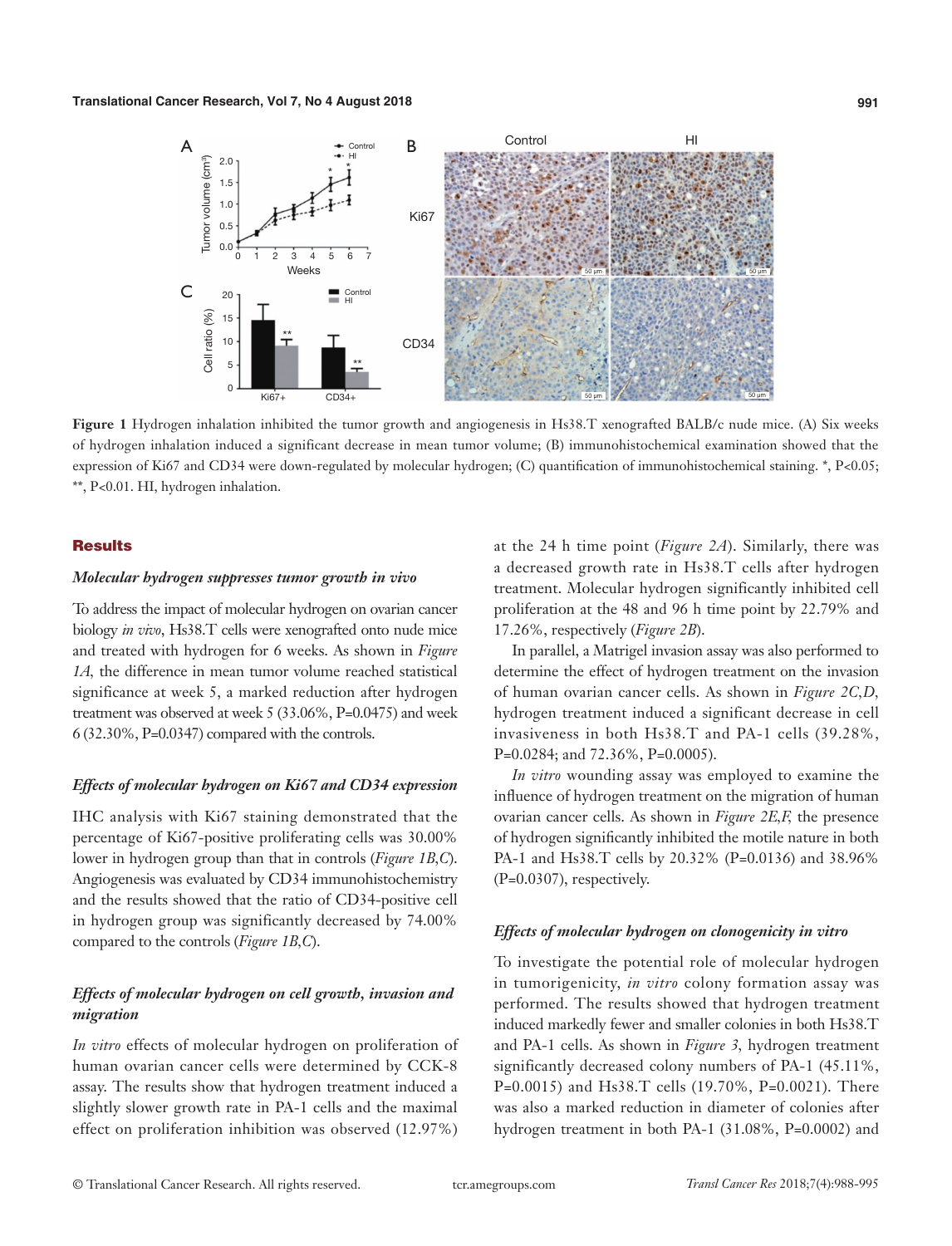

**Figure 2** The effects of molecular hydrogen on the cell function of human ovarian cancer cells. (A,B) CCK-8 assay demonstrated that the cell proliferation was inhibited by hydrogen treatment in PA-1 and Hs38.T cells; (C,D) Matrigel invasion assay showed that hydrogen treatment significantly inhibits the cell invasion in both PA-1 and Hs38.T cells; (E,F) wound-healing assay indicated that the cell migration of PA-1 and Hs38.T cells were inhibited by hydrogen. \*, P<0.05; \*\*, P<0.01; \*\*\*, P<0.001; \*\*\*\*, P<0.0001. CCK-8, Cell Counting Kit-8, HM, hydrogen-rich medium.

Hs38.T cells (38.33%, P<0.0001).

#### *Effects of molecular hydrogen on sphere formation*

To further investigate the effects of molecular hydrogen on cancer stem cells (CSC) properties, we performed sphere formation assays. As shown in *Figure 4,* although the slight reduction of the floating sphere number of Hs38.T cells by molecular hydrogen was not statistically significant, hydrogen did significantly decrease the average diameter of floating sphere by 41.48% (P<0.0001). Additionally, in the PA-1 cells, hydrogen

treatment led to a marked reduction of sphere number (82.47%, P=0.0006) and average diameter (55.25%, P<0.0001).

#### **Discussion**

Although the therapeutic effects of molecular hydrogen have been investigated in a wide range of disease models and human diseases, there is only a paucity of reports on the anti-tumor effect of molecular hydrogen. To the best of our knowledge, this is the first report providing *in vivo* and *in vitro* evidence demonstrating the potential therapeutic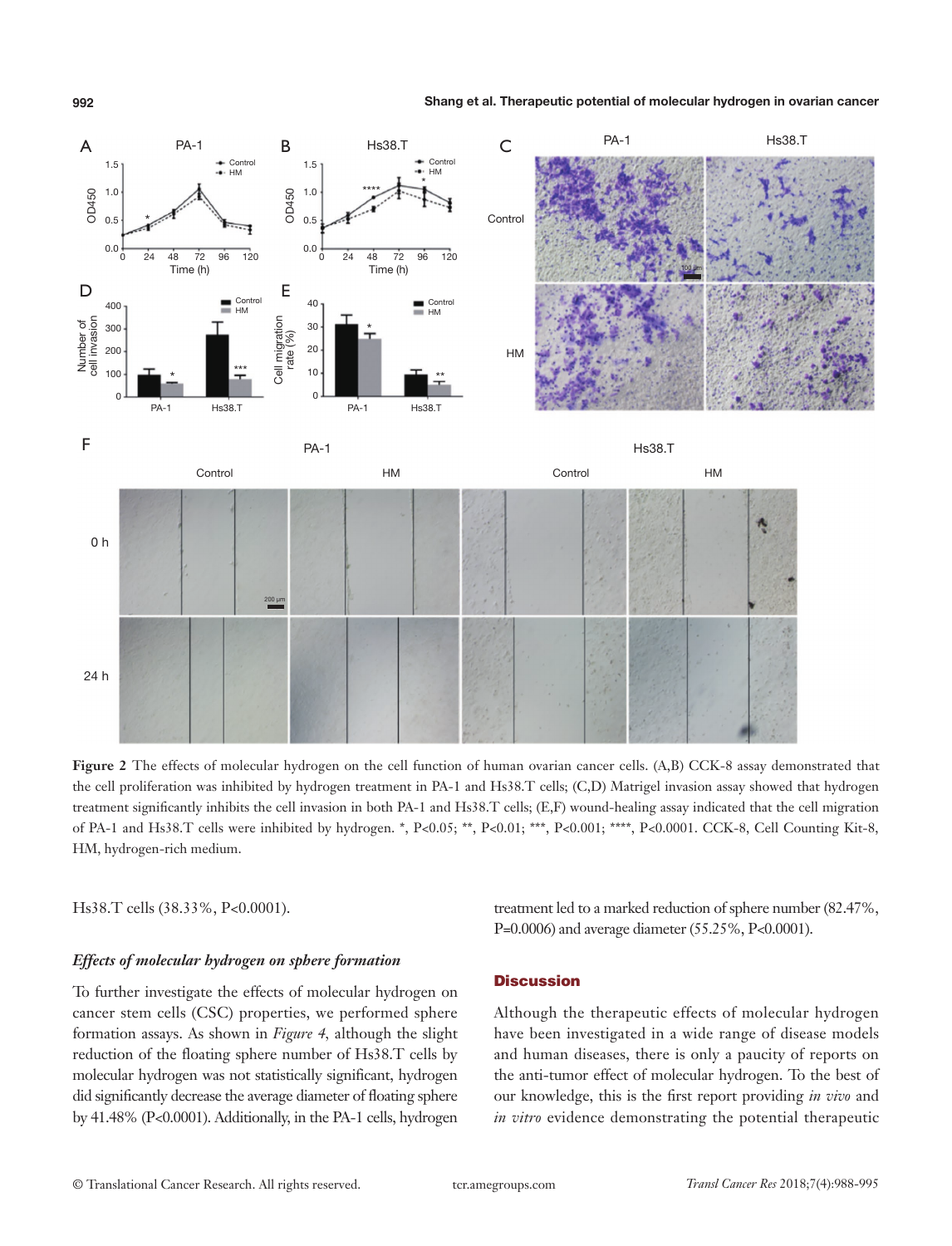

**Figure 3** The inhibitory effect of molecular hydrogen on clonogenicity in human ovarian cancer cells. (A) Representative images showed the inhibitory effect of molecular hydrogen on colony formation; (B) the number of colonies was significantly decreased by hydrogen treatment in both PA-1 and Hs38.T cells; (C) the average diameter of colonies in both PA-1 and Hs38.T cells was markedly reduced in hydrogen



**Figure 4** The inhibitory effect of molecular hydrogen on sphere formation in human ovarian cancer cells. (A) Representative images showed the inhibitory effect of molecular hydrogen on sphere formation; (B) the floating sphere number of PA-1 cells was significantly decreased by hydrogen treatment, while no marked change was observed in Hs38.T cells; (C) the average diameter of floating sphere in both Hs38.T and PA-1 cells was markedly reduced in hydrogen group than that of controls. \*\*\*, P<0.001; \*\*\*\*, P<0.0001. HM, hydrogen-rich medium.

role of molecular hydrogen on ovarian cancer. Our *in vivo*  study demonstrated that hydrogen inhalation for 6 weeks significantly suppressed tumor growth in a mouse model of ovarian cancer. This anti-tumor effect of molecular hydrogen was also confirmed at the cellular level. The *in vitro* study showed that hydrogen treatment significantly inhibited cell proliferation, invasion, migration, colony formation, and sphere formation in both Hs38.T and PA-1 cells. These findings suggest the clinical potential of molecular hydrogen

for preventive and therapeutic anti-tumor applications.

Since 2007, when Ohsawa *et al.* reported that inhalation of 2% hydrogen gas can protect the brain against I/R injury and stroke (4), most research on the biological effects of molecular hydrogen have focused on the inhalation of low concentration of hydrogen gas (1–4%) or normobaric hydrogen. Hyperbaric hydrogen or high concentration of hydrogen may be effective for some diseases, but only a limited number of studies have been published. Dole *et al.*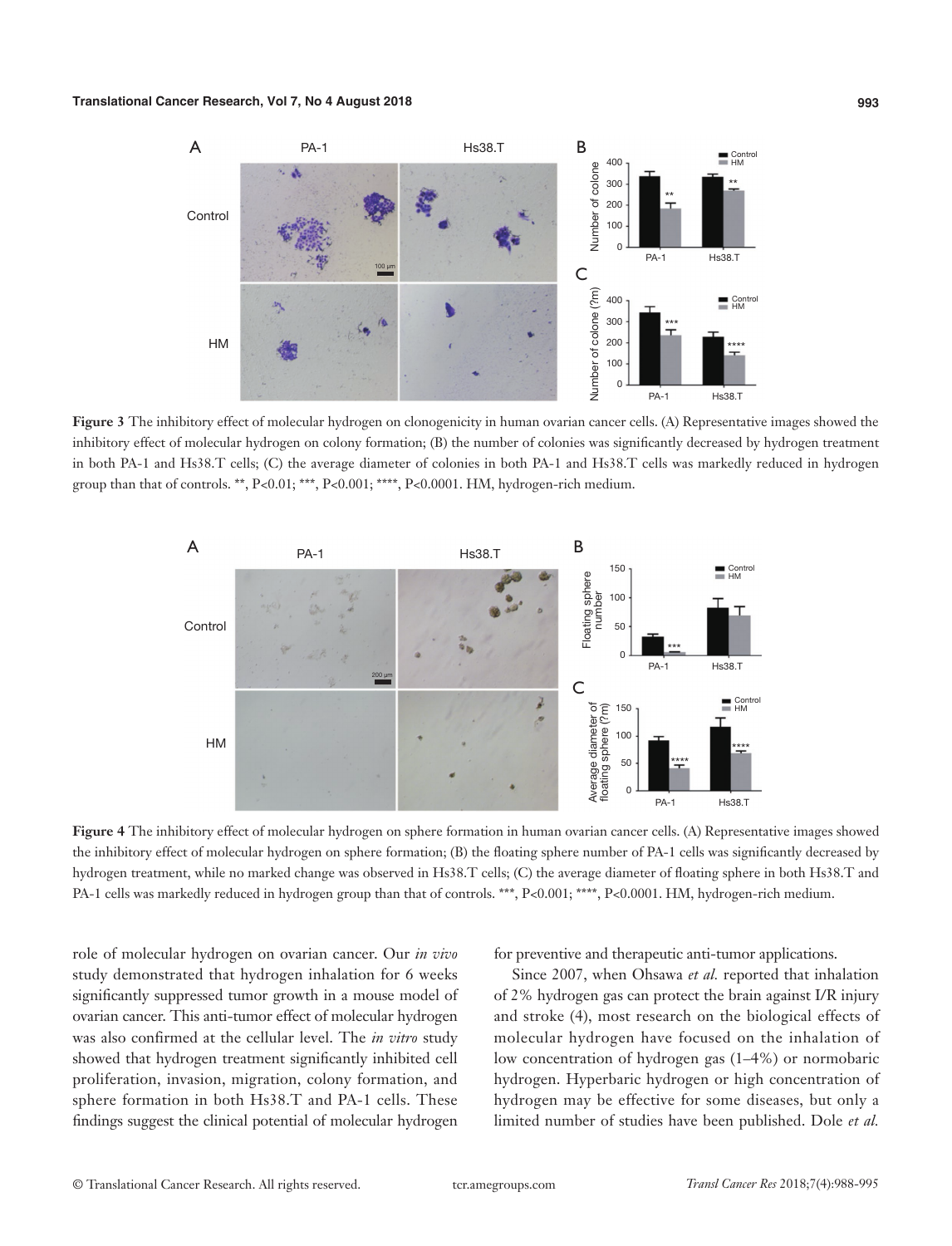first reported an anti-cancer effect of hydrogen in Science in 1975 (6). They found that inhalation of 2.5% oxygen and 97.5% hydrogen under 8-atmospheric pressure exhibits prominent suppression on squamous cell carcinoma. A recent study showed that inhalation of 60% hydrogen gas for 4 weeks in a xenografted model in nude mice could inhibit the carcinogenesis in lung cancer. This *in vitro* study indicated that a higher concentration of hydrogen may have a better anti-tumor effect (9). Our study showed that inhalation of 66.7% hydrogen gas could exert an anti-tumor role in ovarian cancer. These results indicate that high concentration of hydrogen may be more effective on the treatment of cancer, although the dose-effect relationship of hydrogen needs to be further investigated.

There are three methods most often used to administer hydrogen, including inhalation of hydrogen gas, drinking hydrogen-rich water, and injection of hydrogen-rich saline. Inhalation of hydrogen gas increases the likelihood that H<sub>2</sub> molecules arrived at the actual cancerous tissues at high concentrations, which may not be the case with drinking or injection. The *in vivo* study inhaled hydrogen for 30 min, which may be enough to start to reach an equilibrium. At  $66.7\%$  H<sub>2</sub>, the hydrogen concentration would theoretically be at around 520 µM, which is comparable to the *in vitro* study of 600 µM H2. In addition, mice inhaled a higher oxygen concentration (33.3%); consequently, the presence of increased oxygen may also have an inhibitory effect on cancer growth (10).

In the current study, 6 weeks of hydrogen inhalation significantly inhibited ovarian cancer growth. This was further confirmed by IHC examination, which showed that molecular hydrogen down-regulated the expression of the proliferation marker Ki67. The *in vitro* study also confirmed the inhibitory effect of molecular hydrogen on ovarian cancer, as evidenced by the reduced cell proliferation in both Hs38.T and PA-1 cells. Previous studies have also provided evidence for the inhibitory effect of molecular hydrogen on cancer. Saitoh *et al.* reported that molecular hydrogen caused growth inhibition of human tongue carcinoma cells HSC-4 and human fibrosarcoma cells HT-1080 but did not compromise growth of normal human tongue epithelial-like cells DOK (11). In another report, Kawai *et al.* established a streptozotocininduced nonalcoholic steatohepatitis (NASH)-related hepatocarcinogenic mouse model and found that drinking hydrogen-rich water for 8 weeks could improve NASH-related hepatocarcinogenesis, as evidenced by the reduction of both tumor number and tumor size; however, this study did not provide evidence for the inhibitory effect on tumor growth (12).

Recent studies suggest that malignant tumors can be

seen as abnormal organs containing a small subset of CSCs with the capacity to self-renew, differentiate, and generate a new tumor (13). These CSCs are responsible for sustaining tumor growth, metastasis and drug resistance (14). CSCs behave as stem cells in that they can self-renew and differentiate into heterogeneous tumor cells. PA-1 cell line is an excellent model for CSCs because it abundantly expresses the putative CSCs marker CD133 (15,16). In addition to using biomarkers to distinguish CSCs, analysis of capacity for sphere formation is also a reliable method for detecting and characterizing CSCs populations (16). An important finding in this study was that molecular hydrogen could markedly inhibit the sphere-forming ability of both PA-1 and Hs38.T cells. These data suggest that the CSCs-like cells in ovarian cancer may be more susceptible to hydrogen treatment, and the decreases in CSCs-like cells may result in the decreased cell proliferation in total ovarian cancer cells.

Angiogenesis is a pathophysiological process involving the growth of new blood vessels from pre-existing capillaries, excessive and abnormal vasculature, which contributes to the progression of solid tumors (17). An important finding in this study was that molecular hydrogen could suppress angiogenesis in ovarian cancer, as evidenced by decreased expression of CD34 in hydrogen-treated mice. This anti-angiogenesis effect was also observed by a previous report. Ye *et al.* demonstrated that molecular hydrogen can suppress angiogenesis induced by A549 cells through down-regulating both  $H_2O_2$  release and VEGF expression (18). However, some of the results in the study by Ye *et al.* may have also been attributed to PtNPs from electrolysis. These findings suggest that molecular hydrogen may exert its anti-tumor role by the inhibition of angiogenesis; however, the underlying molecular mechanisms require further elucidation.

We also examined the effect of molecular hydrogen on the migration and invasion of ovarian cancer cells. The results show that molecular hydrogen could suppress cell migration in both PA-1 and Hs38.T cells. The repressive effect of molecular hydrogen on cell invasion of HT-1080 cells was reported in previous study (11), and this effect was observed in both Hs38. T and PA-1 cells. Taken together, these data suggest that molecular hydrogen may exert its anti-tumor effect in ovarian cancer through the regulation of cell invasion and migration.

In conclusion, the present study demonstrates that inhalation of 66.7% molecular hydrogen has an inhibitory effect on ovarian cancer growth. Moreover, molecular hydrogen also suppresses the proliferation of CSCs-like cells and angiogenesis, which may contribute to its anti-